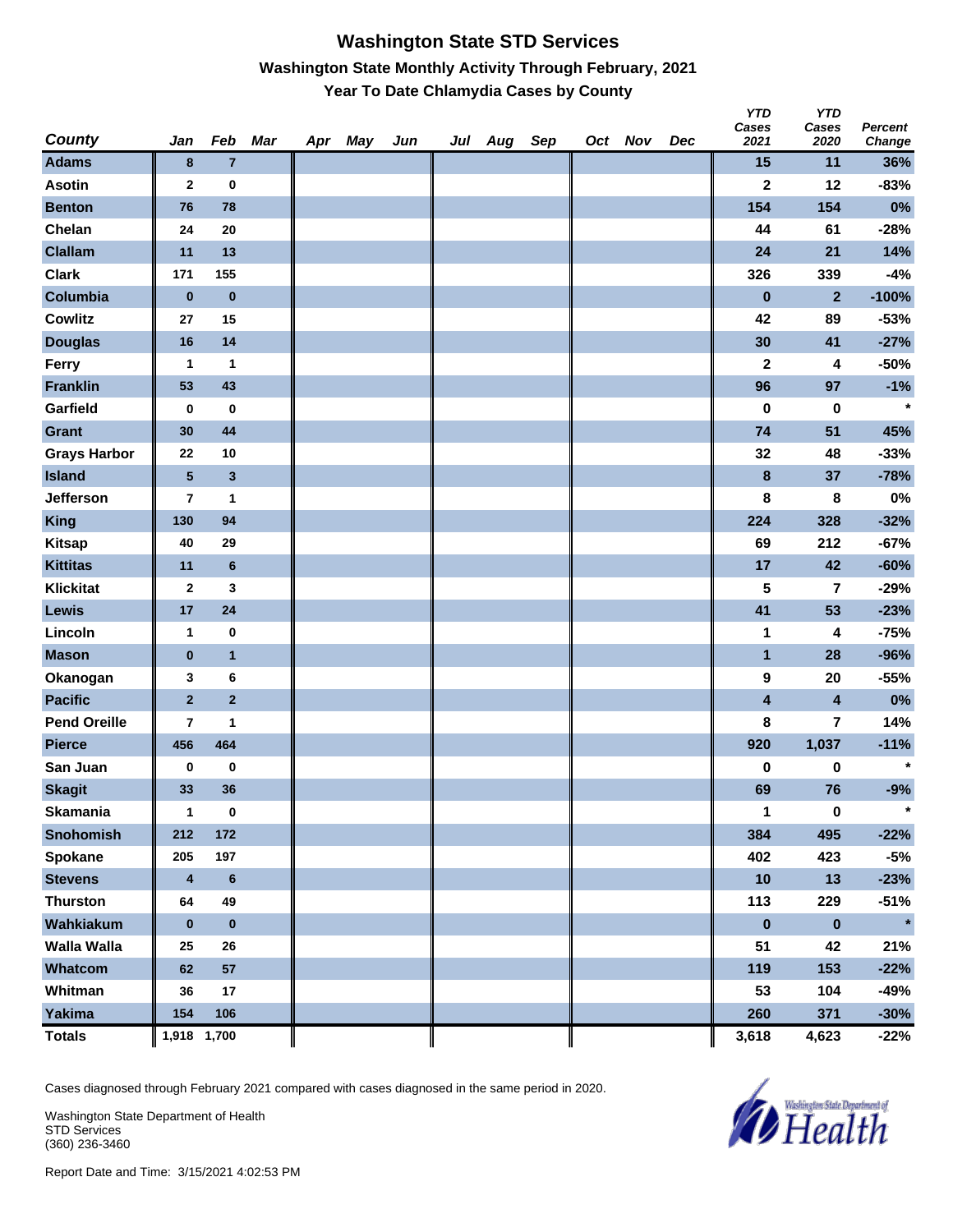## **Washington State STD Services Washington State Monthly Activity Through February, 2021 Year To Date Gonorrhea Cases by County**

| <b>County</b>       | Jan            | Feb             | Mar | Apr May | Jun | Jul Aug Sep |  | Oct Nov | Dec | טוץ<br>Cases<br>2021 | טוץ<br>Cases<br>2020    | Percent<br>Change |
|---------------------|----------------|-----------------|-----|---------|-----|-------------|--|---------|-----|----------------------|-------------------------|-------------------|
| <b>Adams</b>        | $\mathbf{3}$   | $\mathbf{3}$    |     |         |     |             |  |         |     | 6                    | $\mathbf{2}$            | 200%              |
| <b>Asotin</b>       | $\mathbf{2}$   | 0               |     |         |     |             |  |         |     | $\mathbf 2$          | $\mathbf 2$             | $0\%$             |
| <b>Benton</b>       | 24             | 24              |     |         |     |             |  |         |     | 48                   | 39                      | 23%               |
| Chelan              | $\mathbf{2}$   | 3               |     |         |     |             |  |         |     | 5                    | 14                      | $-64%$            |
| <b>Clallam</b>      | $\mathbf 3$    | $\mathbf{1}$    |     |         |     |             |  |         |     | 4                    | 4                       | 0%                |
| <b>Clark</b>        | 67             | 58              |     |         |     |             |  |         |     | 125                  | 135                     | $-7%$             |
| Columbia            | $\pmb{0}$      | $\pmb{0}$       |     |         |     |             |  |         |     | $\bf{0}$             | $\blacksquare$          | $-100%$           |
| <b>Cowlitz</b>      | 6              | 3               |     |         |     |             |  |         |     | 9                    | 15                      | -40%              |
| <b>Douglas</b>      | $\bf{0}$       | $\mathbf{2}$    |     |         |     |             |  |         |     | $\mathbf{2}$         | 8                       | $-75%$            |
| Ferry               | $\pmb{0}$      | 1               |     |         |     |             |  |         |     | 1                    | 0                       | $\star$           |
| <b>Franklin</b>     | 19             | 16              |     |         |     |             |  |         |     | 35                   | 19                      | 84%               |
| Garfield            | $\pmb{0}$      | $\pmb{0}$       |     |         |     |             |  |         |     | 0                    | 0                       | $\star$           |
| <b>Grant</b>        | $\overline{7}$ | 13              |     |         |     |             |  |         |     | 20                   | 12                      | 67%               |
| <b>Grays Harbor</b> | 8              | $\overline{7}$  |     |         |     |             |  |         |     | 15                   | 17                      | $-12%$            |
| <b>Island</b>       | $\mathbf{2}$   | $\overline{2}$  |     |         |     |             |  |         |     | 4                    | $\overline{\mathbf{5}}$ | $-20%$            |
| Jefferson           | 1              | 0               |     |         |     |             |  |         |     | 1                    | 0                       | $\star$           |
| <b>King</b>         | 329            | 263             |     |         |     |             |  |         |     | 592                  | 816                     | $-27%$            |
| <b>Kitsap</b>       | 12             | 7               |     |         |     |             |  |         |     | 19                   | 55                      | $-65%$            |
| <b>Kittitas</b>     | $\mathbf{2}$   | $\pmb{0}$       |     |         |     |             |  |         |     | $\mathbf{2}$         | 4                       | $-50%$            |
| <b>Klickitat</b>    | 1              | $\mathbf{1}$    |     |         |     |             |  |         |     | $\mathbf{2}$         | 1                       | 100%              |
| Lewis               | $\bf{8}$       | $5\phantom{.0}$ |     |         |     |             |  |         |     | 13                   | 8                       | 63%               |
| Lincoln             | 0              | 0               |     |         |     |             |  |         |     | 0                    | 3                       | $-100%$           |
| <b>Mason</b>        | $\bf{0}$       | $\pmb{0}$       |     |         |     |             |  |         |     | $\pmb{0}$            | $6\phantom{a}$          | $-100%$           |
| Okanogan            | $\mathbf{2}$   | 3               |     |         |     |             |  |         |     | 5                    | 6                       | $-17%$            |
| <b>Pacific</b>      | $\pmb{0}$      | $\mathbf{1}$    |     |         |     |             |  |         |     | $\mathbf{1}$         | $\mathbf{1}$            | 0%                |
| <b>Pend Oreille</b> | 0              | 0               |     |         |     |             |  |         |     | 0                    | 4                       | $-100%$           |
| <b>Pierce</b>       | 153            | 160             |     |         |     |             |  |         |     | 313                  | 408                     | $-23%$            |
| San Juan            | 0              | 0               |     |         |     |             |  |         |     | 0                    | 0                       | $\star$           |
| <b>Skagit</b>       | $\overline{7}$ | 9               |     |         |     |             |  |         |     | 16                   | 28                      | $-43%$            |
| Skamania            | 0              | $\mathbf 0$     |     |         |     |             |  |         |     | $\pmb{0}$            | $\mathbf 0$             | $\star$           |
| <b>Snohomish</b>    | 64             | 54              |     |         |     |             |  |         |     | 118                  | 140                     | $-16%$            |
| Spokane             | 39             | 44              |     |         |     |             |  |         |     | 83                   | 159                     | -48%              |
| <b>Stevens</b>      | $\mathbf{1}$   | $\mathbf 2$     |     |         |     |             |  |         |     | 3                    | 4                       | $-25%$            |
| <b>Thurston</b>     | 17             | 17              |     |         |     |             |  |         |     | 34                   | 46                      | $-26%$            |
| Wahkiakum           | $\pmb{0}$      | $\pmb{0}$       |     |         |     |             |  |         |     | $\pmb{0}$            | $\pmb{0}$               | $\star$           |
| <b>Walla Walla</b>  | 3              | 6               |     |         |     |             |  |         |     | 9                    | 13                      | $-31%$            |
| Whatcom             | $17\,$         | ${\bf 20}$      |     |         |     |             |  |         |     | 37                   | 39                      | $-5%$             |
| Whitman             | $\mathbf{2}$   | $\mathbf{1}$    |     |         |     |             |  |         |     | 3                    | 5                       | -40%              |
| Yakima              | 40             | 30              |     |         |     |             |  |         |     | 70                   | 71                      | $-1%$             |
| <b>Totals</b>       | 841            | 756             |     |         |     |             |  |         |     | 1,597                | 2,090                   | $-24%$            |

Cases diagnosed through February 2021 compared with cases diagnosed in the same period in 2020.

Washington State Department of Health STD Services (360) 236-3460



*Y* 

*YTD*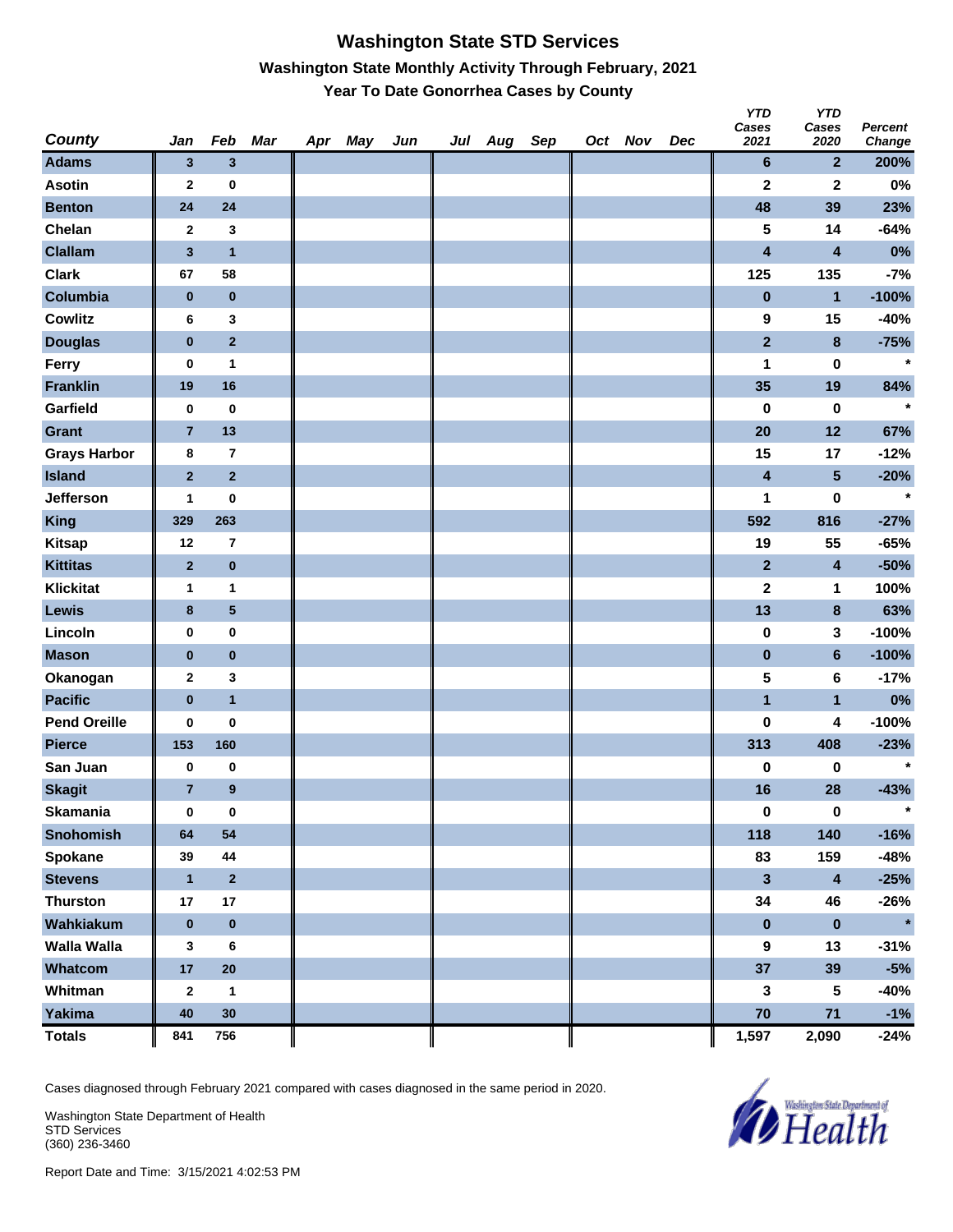# **Washington State STD Services Washington State Monthly Activity Through February, 2021 Year To Date Herpes Simplex Cases by County**

| <b>County</b>       | Jan                     | Feb              | Mar | Apr May | Jun | Jul Aug Sep |  | Oct Nov | Dec | <b>YTD</b><br>Cases<br>2021 | <b>YTD</b><br>Cases<br>2020 | <b>Percent</b><br><b>Change</b> |
|---------------------|-------------------------|------------------|-----|---------|-----|-------------|--|---------|-----|-----------------------------|-----------------------------|---------------------------------|
| <b>Adams</b>        | $\bf{0}$                | $\bf{0}$         |     |         |     |             |  |         |     | $\pmb{0}$                   | $\pmb{0}$                   |                                 |
| <b>Asotin</b>       | 0                       | $\pmb{0}$        |     |         |     |             |  |         |     | $\bf{0}$                    | $\bf{0}$                    | $\star$                         |
| <b>Benton</b>       | $\sqrt{5}$              | 5                |     |         |     |             |  |         |     | 10                          | $\overline{7}$              | 43%                             |
| Chelan              | 0                       | $\pmb{0}$        |     |         |     |             |  |         |     | $\pmb{0}$                   | $\mathbf{1}$                | $-100%$                         |
| <b>Clallam</b>      | $\pmb{0}$               | $\mathbf 2$      |     |         |     |             |  |         |     | $\overline{2}$              | $\pmb{0}$                   | $\star$                         |
| <b>Clark</b>        | 6                       | 6                |     |         |     |             |  |         |     | 12                          | 43                          | $-72%$                          |
| Columbia            | $\pmb{0}$               | $\pmb{0}$        |     |         |     |             |  |         |     | $\pmb{0}$                   | $\pmb{0}$                   | $\star$                         |
| <b>Cowlitz</b>      | 0                       | $\bf{0}$         |     |         |     |             |  |         |     | $\pmb{0}$                   | 1                           | $-100%$                         |
| <b>Douglas</b>      | $\bf{0}$                | $\pmb{0}$        |     |         |     |             |  |         |     | $\pmb{0}$                   | $\pmb{0}$                   | $\star$                         |
| Ferry               | 0                       | $\pmb{0}$        |     |         |     |             |  |         |     | 0                           | $\pmb{0}$                   | $\star$                         |
| <b>Franklin</b>     | $\mathbf{3}$            | $\mathbf{1}$     |     |         |     |             |  |         |     | 4                           | $\pmb{8}$                   | $-50%$                          |
| Garfield            | 0                       | $\pmb{0}$        |     |         |     |             |  |         |     | $\pmb{0}$                   | 0                           | $\star$                         |
| Grant               | $\overline{\mathbf{4}}$ | $\mathbf{2}$     |     |         |     |             |  |         |     | $\bf 6$                     | $5\phantom{.0}$             | 20%                             |
| <b>Grays Harbor</b> | $\bf{0}$                | $\pmb{0}$        |     |         |     |             |  |         |     | $\pmb{0}$                   | 3                           | $-100%$                         |
| <b>Island</b>       | $\pmb{0}$               | $\mathbf{1}$     |     |         |     |             |  |         |     | $\overline{\mathbf{1}}$     | $5\phantom{.0}$             | $-80%$                          |
| Jefferson           | 0                       | 0                |     |         |     |             |  |         |     | $\pmb{0}$                   | $\pmb{0}$                   | $\star$                         |
| <b>King</b>         | $\mathbf{1}$            | $\pmb{0}$        |     |         |     |             |  |         |     | $\mathbf{1}$                | $\pmb{0}$                   | $\star$                         |
| <b>Kitsap</b>       | 6                       | $\mathbf{2}$     |     |         |     |             |  |         |     | 8                           | 15                          | $-47%$                          |
| <b>Kittitas</b>     | $\bf{0}$                | $\pmb{0}$        |     |         |     |             |  |         |     | $\pmb{0}$                   | $\mathbf{1}$                | $-100%$                         |
| <b>Klickitat</b>    | 0                       | $\pmb{0}$        |     |         |     |             |  |         |     | 0                           | $\mathbf{1}$                | $-100%$                         |
| Lewis               | $\bf{0}$                | $\pmb{0}$        |     |         |     |             |  |         |     | $\pmb{0}$                   | $\mathbf{1}$                | $-100%$                         |
| Lincoln             | 0                       | $\pmb{0}$        |     |         |     |             |  |         |     | $\pmb{0}$                   | $\pmb{0}$                   | $\star$                         |
| <b>Mason</b>        | $\pmb{0}$               | $\pmb{0}$        |     |         |     |             |  |         |     | $\pmb{0}$                   | $\mathbf{2}$                | $-100%$                         |
| Okanogan            | $\bf{0}$                | $\pmb{0}$        |     |         |     |             |  |         |     | $\pmb{0}$                   | 1                           | $-100%$                         |
| <b>Pacific</b>      | $\pmb{0}$               | $\pmb{0}$        |     |         |     |             |  |         |     | $\pmb{0}$                   | $\pmb{0}$                   | $\star$                         |
| <b>Pend Oreille</b> | 0                       | 0                |     |         |     |             |  |         |     | 0                           | 1                           | $-100%$                         |
| <b>Pierce</b>       | 34                      | 38               |     |         |     |             |  |         |     | 72                          | 114                         | $-37%$                          |
| San Juan            | 0                       | $\pmb{0}$        |     |         |     |             |  |         |     | 0                           | 0                           | $\star$                         |
| <b>Skagit</b>       | $\mathbf{3}$            | $\mathbf{1}$     |     |         |     |             |  |         |     | 4                           | 4                           | 0%                              |
| <b>Skamania</b>     | $\bf{0}$                | $\pmb{0}$        |     |         |     |             |  |         |     | $\pmb{0}$                   | $\pmb{0}$                   | $\star$                         |
| <b>Snohomish</b>    | 15                      | $15\phantom{.0}$ |     |         |     |             |  |         |     | 30                          | 32                          | $-6%$                           |
| Spokane             | $10\,$                  | $\overline{7}$   |     |         |     |             |  |         |     | 17                          | 25                          | $-32%$                          |
| <b>Stevens</b>      | $\mathbf{1}$            | $\mathbf 2$      |     |         |     |             |  |         |     | $\mathbf{3}$                | $\overline{\mathbf{2}}$     | 50%                             |
| <b>Thurston</b>     | $\sqrt{5}$              | 9                |     |         |     |             |  |         |     | 14                          | 20                          | $-30%$                          |
| Wahkiakum           | $\pmb{0}$               | $\pmb{0}$        |     |         |     |             |  |         |     | $\pmb{0}$                   | $\pmb{0}$                   |                                 |
| Walla Walla         | 1                       | 0                |     |         |     |             |  |         |     | $\mathbf 1$                 | 0                           | $\star$                         |
| Whatcom             | $\mathbf{3}$            | $\overline{2}$   |     |         |     |             |  |         |     | $5\phantom{.0}$             | 19                          | $-74%$                          |
| Whitman             | $\bf{0}$                | $\mathbf{1}$     |     |         |     |             |  |         |     | 1                           | $\mathbf{3}$                | $-67%$                          |
| <b>Yakima</b>       | $\mathbf{3}$            | $\mathbf{3}$     |     |         |     |             |  |         |     | $6\phantom{a}$              | 10                          | $-40%$                          |
| <b>Totals</b>       | 100                     | $97\,$           |     |         |     |             |  |         |     | 197                         | 324                         | $-39%$                          |

Cases diagnosed through February 2021 compared with cases diagnosed in the same period in 2020.

Washington State Department of Health STD Services (360) 236-3460

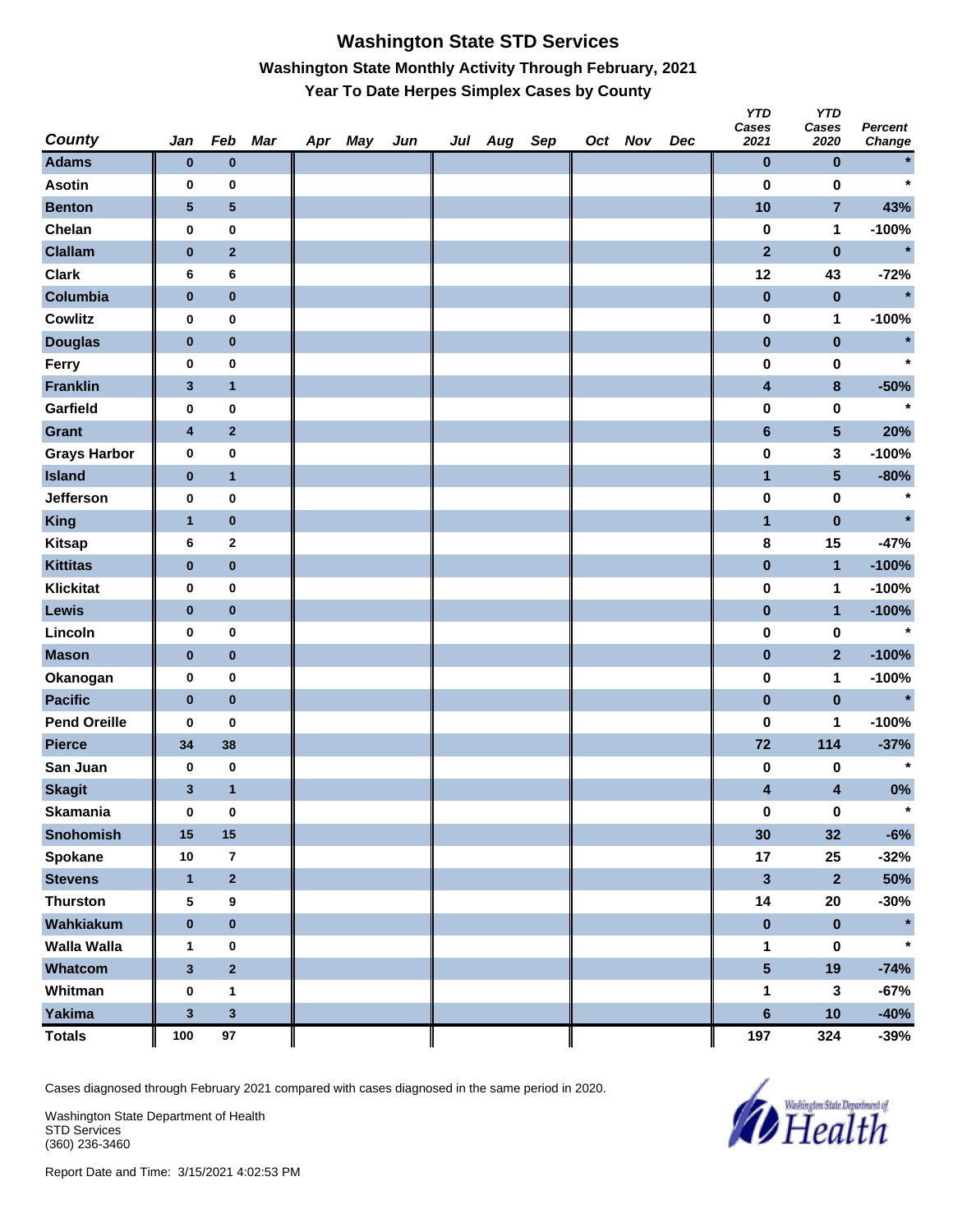### **Washington State STD Services Washington State Monthly Activity Through February, 2021 Year To Date Syphilis Cases by County**

| <b>County</b>       | Jan             | Feb            | <b>Mar</b> | Apr | May | Jun | Jul Aug | Sep | Oct Nov | Dec | <b>YTD</b><br>Cases<br>2021 | <b>YTD</b><br>Cases<br>2020 | <b>Percent</b><br><b>Change</b> |
|---------------------|-----------------|----------------|------------|-----|-----|-----|---------|-----|---------|-----|-----------------------------|-----------------------------|---------------------------------|
| <b>Adams</b>        | $\pmb{0}$       | $\mathbf{1}$   |            |     |     |     |         |     |         |     | $\mathbf{1}$                | $\pmb{0}$                   |                                 |
| <b>Asotin</b>       | 0               | $\bf{0}$       |            |     |     |     |         |     |         |     | 0                           | 0                           | $\star$                         |
| <b>Benton</b>       | $\overline{7}$  | 11             |            |     |     |     |         |     |         |     | 18                          | 4                           | 350%                            |
| Chelan              | 0               | $\pmb{0}$      |            |     |     |     |         |     |         |     | 0                           | 1                           | $-100%$                         |
| <b>Clallam</b>      | $\mathbf 2$     | $\bf{0}$       |            |     |     |     |         |     |         |     | $\overline{\mathbf{2}}$     | $\pmb{0}$                   | $\star$                         |
| <b>Clark</b>        | 15              | 10             |            |     |     |     |         |     |         |     | 25                          | 38                          | $-34%$                          |
| Columbia            | $\pmb{0}$       | $\bf{0}$       |            |     |     |     |         |     |         |     | $\pmb{0}$                   | $\pmb{0}$                   | $\star$                         |
| <b>Cowlitz</b>      | $\mathbf{2}$    | $\mathbf{1}$   |            |     |     |     |         |     |         |     | 3                           | 5                           | $-40%$                          |
| <b>Douglas</b>      | $\mathbf{1}$    | $\overline{2}$ |            |     |     |     |         |     |         |     | 3                           | $\pmb{0}$                   | $\star$                         |
| Ferry               | 0               | 1              |            |     |     |     |         |     |         |     | 1                           | 0                           | $\star$                         |
| <b>Franklin</b>     | $\mathbf{1}$    | $\overline{2}$ |            |     |     |     |         |     |         |     | 3                           | 4                           | $-25%$                          |
| Garfield            | 0               | $\pmb{0}$      |            |     |     |     |         |     |         |     | 0                           | 0                           | $\star$                         |
| Grant               | $\pmb{0}$       | $\mathbf 3$    |            |     |     |     |         |     |         |     | 3                           | $\overline{7}$              | $-57%$                          |
| <b>Grays Harbor</b> | 0               | $\mathbf 2$    |            |     |     |     |         |     |         |     | $\mathbf 2$                 | 4                           | $-50%$                          |
| <b>Island</b>       | $\pmb{0}$       | $\mathbf{1}$   |            |     |     |     |         |     |         |     | $\overline{\mathbf{1}}$     | $\overline{2}$              | $-50%$                          |
| Jefferson           | 0               | $\pmb{0}$      |            |     |     |     |         |     |         |     | 0                           | 1                           | $-100%$                         |
| <b>King</b>         | 62              | 57             |            |     |     |     |         |     |         |     | 119                         | 158                         | $-25%$                          |
| <b>Kitsap</b>       | 3               | $\mathbf 2$    |            |     |     |     |         |     |         |     | 5                           | 6                           | $-17%$                          |
| <b>Kittitas</b>     | $\mathbf{1}$    | $\bf{0}$       |            |     |     |     |         |     |         |     | $\mathbf{1}$                | $\pmb{0}$                   | $\star$                         |
| <b>Klickitat</b>    | 0               | $\pmb{0}$      |            |     |     |     |         |     |         |     | $\pmb{0}$                   | 0                           | $\star$                         |
| Lewis               | $\mathbf{2}$    | $\mathbf{1}$   |            |     |     |     |         |     |         |     | 3                           | $\mathbf{2}$                | 50%                             |
| Lincoln             | 0               | $\pmb{0}$      |            |     |     |     |         |     |         |     | $\pmb{0}$                   | 0                           | $\star$                         |
| <b>Mason</b>        | $\mathbf{1}$    | $\mathbf{1}$   |            |     |     |     |         |     |         |     | $\overline{2}$              | $\overline{7}$              | $-71%$                          |
| Okanogan            | $\mathbf 2$     | 1              |            |     |     |     |         |     |         |     | 3                           | 0                           | $\star$                         |
| <b>Pacific</b>      | $\pmb{0}$       | $\pmb{0}$      |            |     |     |     |         |     |         |     | $\pmb{0}$                   | $\pmb{0}$                   | $\star$                         |
| <b>Pend Oreille</b> | 0               | $\mathbf{1}$   |            |     |     |     |         |     |         |     | 1                           | 0                           | $\star$                         |
| <b>Pierce</b>       | 33              | 29             |            |     |     |     |         |     |         |     | 62                          | 44                          | 41%                             |
| San Juan            | 0               | $\pmb{0}$      |            |     |     |     |         |     |         |     | 0                           | 0                           | $\star$                         |
| <b>Skagit</b>       | $\pmb{0}$       | 5              |            |     |     |     |         |     |         |     | 5                           | $\mathbf{2}$                | 150%                            |
| <b>Skamania</b>     | 0               | $\mathbf{1}$   |            |     |     |     |         |     |         |     | 1                           | $\pmb{0}$                   | $\star$                         |
| <b>Snohomish</b>    | 21              | $17\,$         |            |     |     |     |         |     |         |     | 38                          | 23                          | 65%                             |
| Spokane             | 16              | 16             |            |     |     |     |         |     |         |     | 32                          | 45                          | $-29%$                          |
| <b>Stevens</b>      | $\bf{0}$        | $\mathbf{1}$   |            |     |     |     |         |     |         |     | $\mathbf{1}$                | $\overline{2}$              | $-50%$                          |
| <b>Thurston</b>     | 7               | 8              |            |     |     |     |         |     |         |     | 15                          | $\overline{\mathbf{7}}$     | 114%                            |
| Wahkiakum           | $\pmb{0}$       | $\pmb{0}$      |            |     |     |     |         |     |         |     | $\pmb{0}$                   | $\pmb{0}$                   | $\star$                         |
| <b>Walla Walla</b>  | 0               | $\pmb{0}$      |            |     |     |     |         |     |         |     | 0                           | 1                           | $-100%$                         |
| Whatcom             | $5\phantom{.0}$ | $\mathbf{1}$   |            |     |     |     |         |     |         |     | $6\phantom{a}$              | 4                           | 50%                             |
| Whitman             | 0               | $\pmb{0}$      |            |     |     |     |         |     |         |     | 0                           | $\pmb{0}$                   | $\star$                         |
| Yakima              | ${\bf 5}$       | $\bf8$         |            |     |     |     |         |     |         |     | 13                          | $\overline{2}$              | 550%                            |
| <b>Totals</b>       | 186             | 183            |            |     |     |     |         |     |         |     | 369                         | 369                         | $0\%$                           |

Cases diagnosed through February 2021 compared with cases diagnosed in the same period in 2020.

Washington State Department of Health STD Services (360) 236-3460

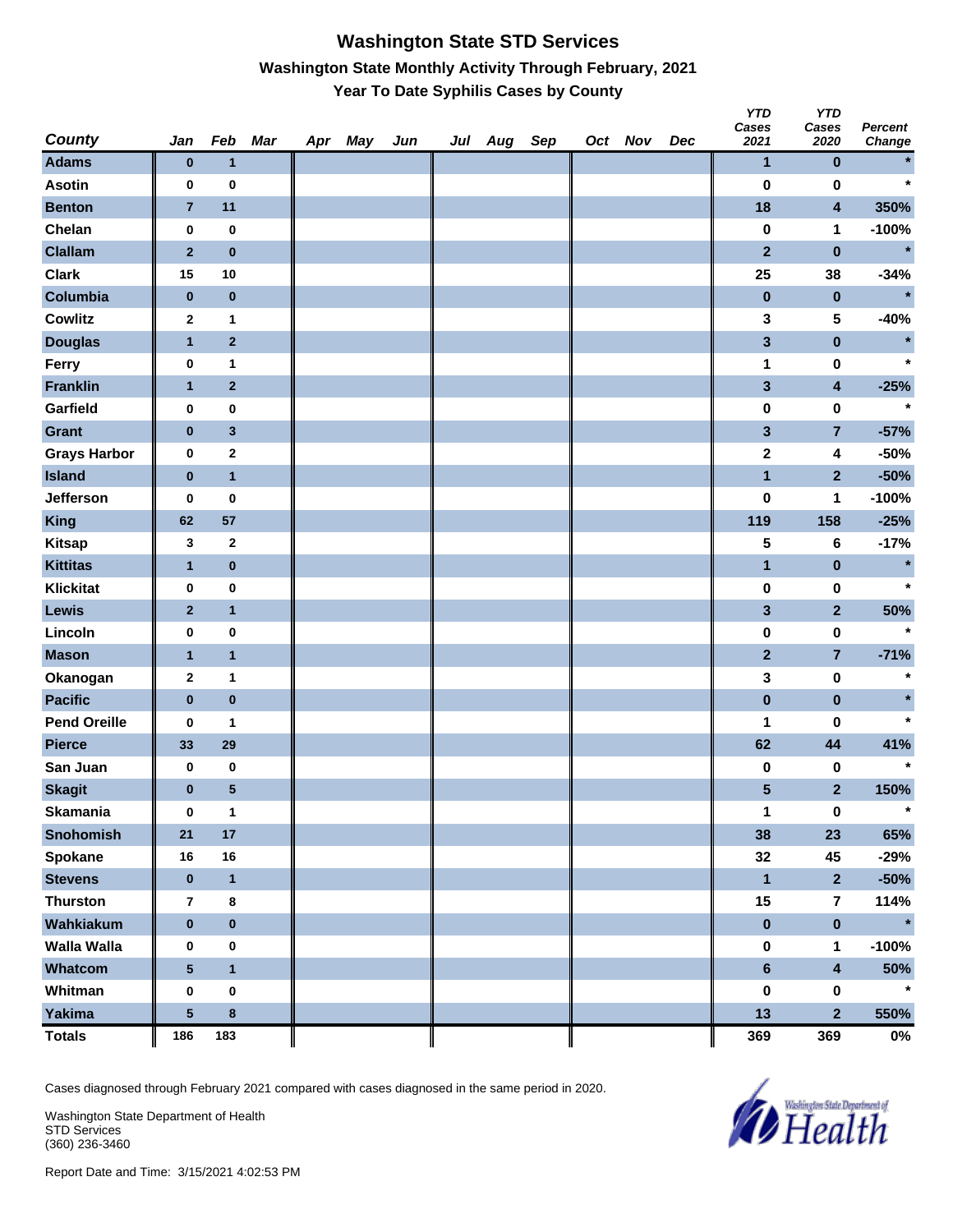# **Washington State STD Services Washington State Monthly Activity Through February, 2021 Year To Date Syphilis-P&S Cases by County**

| <b>County</b>       | Jan                     | Feb                     | Mar | Apr May | Jun | Jul Aug Sep |  | Oct Nov | Dec | <b>YTD</b><br>Cases<br>2021 | <b>YTD</b><br>Cases<br>2020 | <b>Percent</b><br><b>Change</b> |
|---------------------|-------------------------|-------------------------|-----|---------|-----|-------------|--|---------|-----|-----------------------------|-----------------------------|---------------------------------|
| <b>Adams</b>        | $\bf{0}$                | $\bf{0}$                |     |         |     |             |  |         |     | $\pmb{0}$                   | $\bf{0}$                    |                                 |
| <b>Asotin</b>       | 0                       | 0                       |     |         |     |             |  |         |     | $\bf{0}$                    | $\bf{0}$                    | $\star$                         |
| <b>Benton</b>       | $\mathbf{3}$            | $\mathbf{3}$            |     |         |     |             |  |         |     | $\bf 6$                     | $\mathbf{1}$                | 500%                            |
| Chelan              | $\pmb{0}$               | $\pmb{0}$               |     |         |     |             |  |         |     | $\pmb{0}$                   | $\pmb{0}$                   | $\ast$                          |
| <b>Clallam</b>      | $\mathbf{2}$            | $\pmb{0}$               |     |         |     |             |  |         |     | $\overline{2}$              | $\pmb{0}$                   | $\star$                         |
| <b>Clark</b>        | 5                       | 4                       |     |         |     |             |  |         |     | 9                           | 16                          | $-44%$                          |
| Columbia            | $\pmb{0}$               | $\pmb{0}$               |     |         |     |             |  |         |     | $\pmb{0}$                   | $\pmb{0}$                   | $\star$                         |
| <b>Cowlitz</b>      | 0                       | 1                       |     |         |     |             |  |         |     | 1                           | $\pmb{0}$                   | $\ast$                          |
| <b>Douglas</b>      | $\pmb{0}$               | $\mathbf{1}$            |     |         |     |             |  |         |     | $\mathbf{1}$                | $\pmb{0}$                   |                                 |
| Ferry               | 0                       | $\pmb{0}$               |     |         |     |             |  |         |     | $\pmb{0}$                   | $\pmb{0}$                   |                                 |
| <b>Franklin</b>     | $\bf{0}$                | $\pmb{0}$               |     |         |     |             |  |         |     | $\pmb{0}$                   | $\pmb{0}$                   |                                 |
| Garfield            | 0                       | $\pmb{0}$               |     |         |     |             |  |         |     | $\bf{0}$                    | 0                           | $\star$                         |
| <b>Grant</b>        | $\bf{0}$                | $\pmb{0}$               |     |         |     |             |  |         |     | $\pmb{0}$                   | $\mathbf{2}$                | $-100%$                         |
| <b>Grays Harbor</b> | $\pmb{0}$               | $\mathbf 2$             |     |         |     |             |  |         |     | $\mathbf 2$                 | $\mathbf 2$                 | 0%                              |
| <b>Island</b>       | $\bf{0}$                | $\mathbf{1}$            |     |         |     |             |  |         |     | $\overline{\mathbf{1}}$     | $\mathbf{1}$                | $0\%$                           |
| <b>Jefferson</b>    | 0                       | $\pmb{0}$               |     |         |     |             |  |         |     | 0                           | 0                           | $\star$                         |
| <b>King</b>         | 27                      | 29                      |     |         |     |             |  |         |     | 56                          | 51                          | 10%                             |
| <b>Kitsap</b>       | 1                       | $\bf{0}$                |     |         |     |             |  |         |     | 1                           | 1                           | 0%                              |
| <b>Kittitas</b>     | $\mathbf{1}$            | $\bf{0}$                |     |         |     |             |  |         |     | $\mathbf{1}$                | $\pmb{0}$                   | $\star$                         |
| <b>Klickitat</b>    | $\pmb{0}$               | $\pmb{0}$               |     |         |     |             |  |         |     | $\pmb{0}$                   | 0                           | $\star$                         |
| Lewis               | $\bf{0}$                | $\mathbf{1}$            |     |         |     |             |  |         |     | $\mathbf{1}$                | $\mathbf{1}$                | $0\%$                           |
| Lincoln             | 0                       | $\pmb{0}$               |     |         |     |             |  |         |     | $\bf{0}$                    | 0                           | $\star$                         |
| <b>Mason</b>        | $\bf{0}$                | $\pmb{0}$               |     |         |     |             |  |         |     | $\pmb{0}$                   | $\pmb{0}$                   |                                 |
| Okanogan            | $\pmb{0}$               | $\pmb{0}$               |     |         |     |             |  |         |     | $\pmb{0}$                   | $\pmb{0}$                   | $\star$                         |
| <b>Pacific</b>      | $\bf{0}$                | $\pmb{0}$               |     |         |     |             |  |         |     | $\pmb{0}$                   | $\pmb{0}$                   |                                 |
| <b>Pend Oreille</b> | 0                       | 1                       |     |         |     |             |  |         |     | 1                           | 0                           | $\star$                         |
| <b>Pierce</b>       | 16                      | $12$                    |     |         |     |             |  |         |     | 28                          | 15                          | 87%                             |
| San Juan            | 0                       | $\pmb{0}$               |     |         |     |             |  |         |     | 0                           | 0                           | $\star$                         |
| <b>Skagit</b>       | $\bf{0}$                | $\mathbf{3}$            |     |         |     |             |  |         |     | $\mathbf{3}$                | $\mathbf{1}$                | 200%                            |
| <b>Skamania</b>     | $\pmb{0}$               | $\pmb{0}$               |     |         |     |             |  |         |     | $\pmb{0}$                   | $\pmb{0}$                   | $\star$                         |
| Snohomish           | $6\phantom{1}$          | $\overline{\mathbf{4}}$ |     |         |     |             |  |         |     | 10                          | $\overline{\mathbf{7}}$     | 43%                             |
| Spokane             | 9                       | 9                       |     |         |     |             |  |         |     | 18                          | 11                          | 64%                             |
| <b>Stevens</b>      | $\pmb{0}$               | $\pmb{0}$               |     |         |     |             |  |         |     | $\pmb{0}$                   | $\overline{\mathbf{2}}$     | $-100%$                         |
| <b>Thurston</b>     | ${\bf 5}$               | $\bf 7$                 |     |         |     |             |  |         |     | 12                          | $\mathbf{3}$                | 300%                            |
| Wahkiakum           | $\pmb{0}$               | $\pmb{0}$               |     |         |     |             |  |         |     | $\pmb{0}$                   | $\pmb{0}$                   | $\star$                         |
| Walla Walla         | 0                       | $\pmb{0}$               |     |         |     |             |  |         |     | $\pmb{0}$                   | $\pmb{0}$                   | $\star$                         |
| Whatcom             | $\overline{\mathbf{4}}$ | $\pmb{0}$               |     |         |     |             |  |         |     | $\overline{\mathbf{4}}$     | $\overline{2}$              | 100%                            |
| Whitman             | $\pmb{0}$               | $\pmb{0}$               |     |         |     |             |  |         |     | $\pmb{0}$                   | $\pmb{0}$                   | $\star$                         |
| <b>Yakima</b>       | $\mathbf 2$             | $\bf 6$                 |     |         |     |             |  |         |     | $\bf8$                      | $\pmb{0}$                   | $\star$                         |
| <b>Totals</b>       | 81                      | 84                      |     |         |     |             |  |         |     | 165                         | 116                         | 42%                             |

Cases diagnosed through February 2021 compared with cases diagnosed in the same period in 2020.

Washington State Department of Health STD Services (360) 236-3460

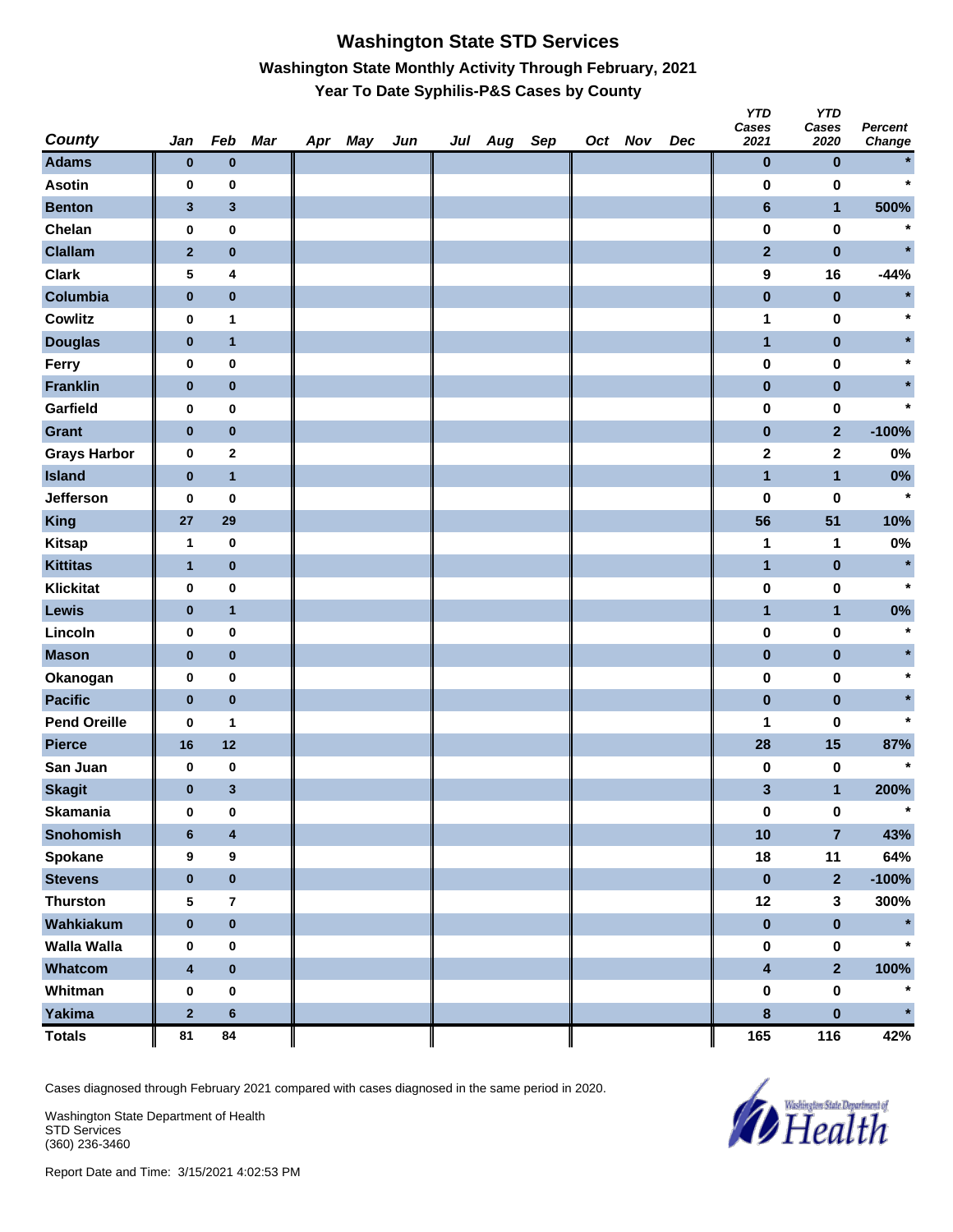# **Washington State STD Services Washington State Monthly Activity Through February, 2021 Year To Date Syphilis-EL Cases by County**

| <b>County</b>       | Jan                     | Feb            | Mar | Apr May | Jun | Jul Aug Sep |  | Oct Nov | Dec | <b>YTD</b><br>Cases<br>2021 | <b>YTD</b><br>Cases<br>2020 | <b>Percent</b><br>Change |
|---------------------|-------------------------|----------------|-----|---------|-----|-------------|--|---------|-----|-----------------------------|-----------------------------|--------------------------|
| <b>Adams</b>        | $\bf{0}$                | $\bf{0}$       |     |         |     |             |  |         |     | $\pmb{0}$                   | $\pmb{0}$                   |                          |
| <b>Asotin</b>       | 0                       | $\pmb{0}$      |     |         |     |             |  |         |     | $\bf{0}$                    | $\bf{0}$                    | $\star$                  |
| <b>Benton</b>       | $\mathbf{3}$            | $\mathbf 3$    |     |         |     |             |  |         |     | $\bf 6$                     | $\mathbf{1}$                | 500%                     |
| Chelan              | $\bf{0}$                | $\pmb{0}$      |     |         |     |             |  |         |     | $\pmb{0}$                   | 1                           | $-100%$                  |
| <b>Clallam</b>      | $\pmb{0}$               | $\pmb{0}$      |     |         |     |             |  |         |     | $\pmb{0}$                   | $\pmb{0}$                   | $\star$                  |
| <b>Clark</b>        | $\overline{7}$          | $\mathbf{1}$   |     |         |     |             |  |         |     | $\pmb{8}$                   | 10                          | $-20%$                   |
| Columbia            | $\pmb{0}$               | $\pmb{0}$      |     |         |     |             |  |         |     | $\pmb{0}$                   | $\pmb{0}$                   | $\star$                  |
| Cowlitz             | 1                       | $\bf{0}$       |     |         |     |             |  |         |     | 1                           | 1                           | 0%                       |
| <b>Douglas</b>      | $\pmb{0}$               | $\pmb{0}$      |     |         |     |             |  |         |     | $\pmb{0}$                   | $\pmb{0}$                   | $\star$                  |
| Ferry               | 0                       | $\pmb{0}$      |     |         |     |             |  |         |     | 0                           | 0                           | $\star$                  |
| <b>Franklin</b>     | $\pmb{0}$               | $\pmb{0}$      |     |         |     |             |  |         |     | $\pmb{0}$                   | $\mathbf{1}$                | $-100%$                  |
| Garfield            | $\bf{0}$                | $\pmb{0}$      |     |         |     |             |  |         |     | $\pmb{0}$                   | $\pmb{0}$                   | $\star$                  |
| <b>Grant</b>        | $\pmb{0}$               | $\mathbf{1}$   |     |         |     |             |  |         |     | $\mathbf{1}$                | $\mathbf{2}$                | $-50%$                   |
| <b>Grays Harbor</b> | $\bf{0}$                | $\pmb{0}$      |     |         |     |             |  |         |     | $\pmb{0}$                   | $\pmb{0}$                   | $\star$                  |
| <b>Island</b>       | $\pmb{0}$               | $\pmb{0}$      |     |         |     |             |  |         |     | $\pmb{0}$                   | $\pmb{0}$                   |                          |
| Jefferson           | 0                       | 0              |     |         |     |             |  |         |     | $\pmb{0}$                   | 0                           | $\star$                  |
| <b>King</b>         | 23                      | 18             |     |         |     |             |  |         |     | 41                          | 68                          | $-40%$                   |
| <b>Kitsap</b>       | $\bf{0}$                | 1              |     |         |     |             |  |         |     | 1                           | 3                           | $-67%$                   |
| <b>Kittitas</b>     | $\pmb{0}$               | $\pmb{0}$      |     |         |     |             |  |         |     | $\pmb{0}$                   | $\pmb{0}$                   | $\star$                  |
| <b>Klickitat</b>    | 0                       | $\pmb{0}$      |     |         |     |             |  |         |     | 0                           | $\pmb{0}$                   |                          |
| Lewis               | $\bf{0}$                | $\pmb{0}$      |     |         |     |             |  |         |     | $\pmb{0}$                   | $\pmb{0}$                   |                          |
| Lincoln             | $\bf{0}$                | $\pmb{0}$      |     |         |     |             |  |         |     | $\pmb{0}$                   | 0                           | $\star$                  |
| <b>Mason</b>        | $\pmb{0}$               | $\pmb{0}$      |     |         |     |             |  |         |     | $\pmb{0}$                   | $\mathbf{2}$                | $-100%$                  |
| Okanogan            | $\bf{0}$                | 1              |     |         |     |             |  |         |     | 1                           | $\pmb{0}$                   | $\star$                  |
| <b>Pacific</b>      | $\pmb{0}$               | $\pmb{0}$      |     |         |     |             |  |         |     | $\pmb{0}$                   | $\pmb{0}$                   |                          |
| <b>Pend Oreille</b> | 0                       | 0              |     |         |     |             |  |         |     | $\pmb{0}$                   | 0                           | $\star$                  |
| <b>Pierce</b>       | ${\bf 5}$               | 4              |     |         |     |             |  |         |     | 9                           | 11                          | $-18%$                   |
| San Juan            | 0                       | $\pmb{0}$      |     |         |     |             |  |         |     | 0                           | 0                           | $\star$                  |
| <b>Skagit</b>       | $\bf{0}$                | $\bf{0}$       |     |         |     |             |  |         |     | $\pmb{0}$                   | $\pmb{0}$                   | $\star$                  |
| <b>Skamania</b>     | $\bf{0}$                | 1              |     |         |     |             |  |         |     | 1                           | $\pmb{0}$                   |                          |
| <b>Snohomish</b>    | $\overline{\mathbf{7}}$ | 4              |     |         |     |             |  |         |     | 11                          | $\overline{\mathbf{4}}$     | 175%                     |
| Spokane             | 5                       | 4              |     |         |     |             |  |         |     | 9                           | 12                          | $-25%$                   |
| <b>Stevens</b>      | $\pmb{0}$               | $\pmb{0}$      |     |         |     |             |  |         |     | $\pmb{0}$                   | $\pmb{0}$                   | $\star$                  |
| <b>Thurston</b>     | $\bf{0}$                | 1              |     |         |     |             |  |         |     | 1                           | $\overline{\mathbf{4}}$     | $-75%$                   |
| Wahkiakum           | $\pmb{0}$               | $\pmb{0}$      |     |         |     |             |  |         |     | $\pmb{0}$                   | $\pmb{0}$                   | $\star$                  |
| Walla Walla         | 0                       | 0              |     |         |     |             |  |         |     | $\pmb{0}$                   | $\mathbf 1$                 | $-100%$                  |
| Whatcom             | $\pmb{0}$               | $\pmb{0}$      |     |         |     |             |  |         |     | $\pmb{0}$                   | $\pmb{0}$                   |                          |
| Whitman             | $\bf{0}$                | $\pmb{0}$      |     |         |     |             |  |         |     | 0                           | $\pmb{0}$                   | $\star$                  |
| <b>Yakima</b>       | $\mathbf 2$             | $\overline{2}$ |     |         |     |             |  |         |     | 4                           | $\mathbf{1}$                | 300%                     |
| <b>Totals</b>       | 53                      | 41             |     |         |     |             |  |         |     | 94                          | 122                         | $-23%$                   |

Cases diagnosed through February 2021 compared with cases diagnosed in the same period in 2020.

Washington State Department of Health STD Services (360) 236-3460

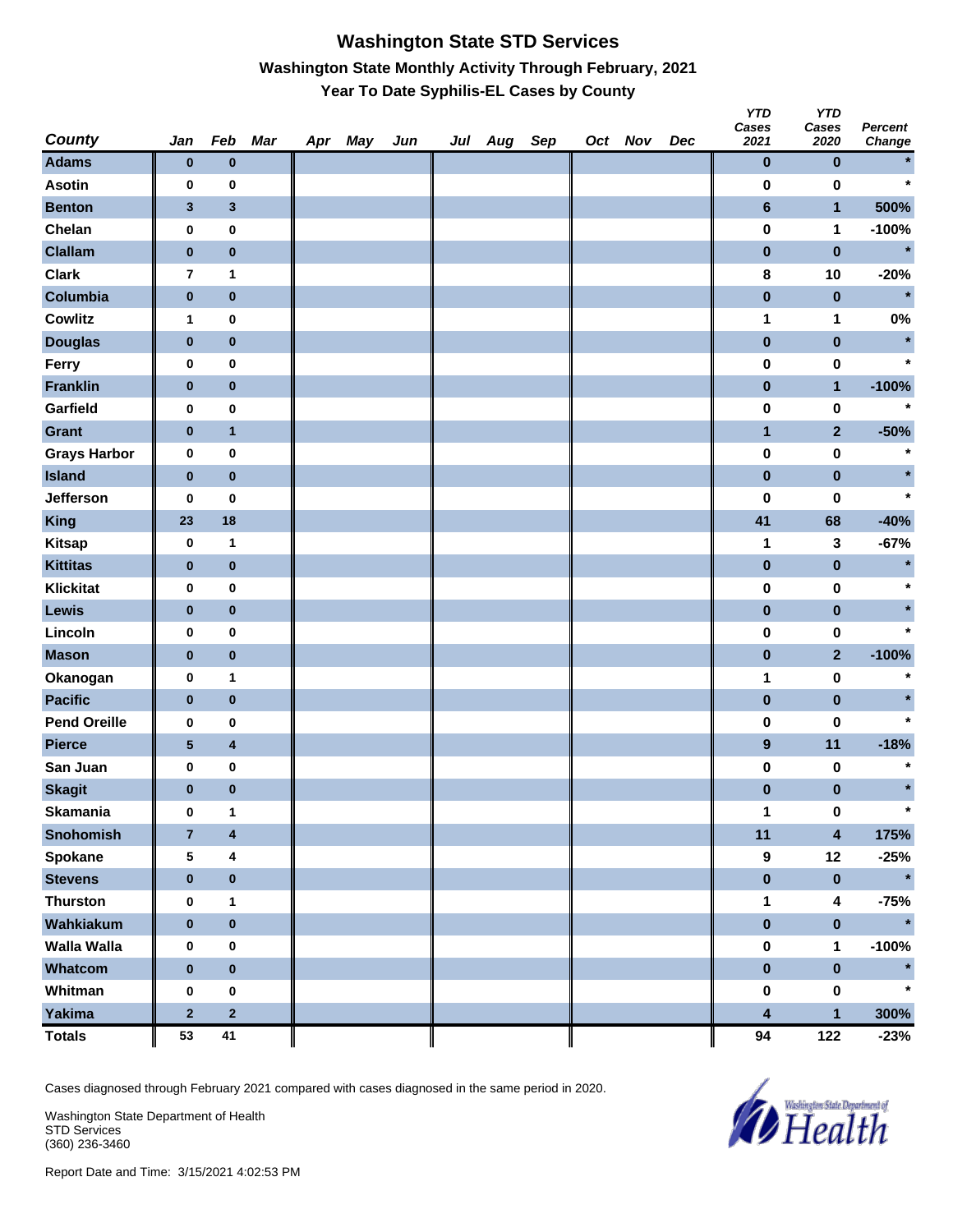### **Washington State STD Services Washington State Monthly Activity Through February, 2021 Year To Date Syphilis-L/LL Cases by County**

| <b>County</b>       | Jan          | Feb              | Mar | Apr May | Jun | Jul Aug Sep |  | Oct Nov | Dec | טוץ<br>Cases<br>2021 | טוץ<br>Cases<br>2020    | <b>Percent</b><br>Change |
|---------------------|--------------|------------------|-----|---------|-----|-------------|--|---------|-----|----------------------|-------------------------|--------------------------|
| <b>Adams</b>        | $\pmb{0}$    | $\mathbf{1}$     |     |         |     |             |  |         |     | 1                    | $\pmb{0}$               |                          |
| <b>Asotin</b>       | 0            | 0                |     |         |     |             |  |         |     | $\bf{0}$             | 0                       | $\star$                  |
| <b>Benton</b>       | $\mathbf{1}$ | 5                |     |         |     |             |  |         |     | $\bf 6$              | $\overline{2}$          | 200%                     |
| Chelan              | 0            | $\pmb{0}$        |     |         |     |             |  |         |     | $\pmb{0}$            | $\pmb{0}$               | $\star$                  |
| <b>Clallam</b>      | $\pmb{0}$    | $\bf{0}$         |     |         |     |             |  |         |     | $\pmb{0}$            | $\pmb{0}$               | $\star$                  |
| <b>Clark</b>        | 3            | 5                |     |         |     |             |  |         |     | 8                    | 12                      | $-33%$                   |
| Columbia            | $\pmb{0}$    | $\bf{0}$         |     |         |     |             |  |         |     | $\pmb{0}$            | $\bf{0}$                | $\star$                  |
| Cowlitz             | 1            | $\pmb{0}$        |     |         |     |             |  |         |     | 1                    | 4                       | $-75%$                   |
| <b>Douglas</b>      | $\mathbf{1}$ | $\mathbf{1}$     |     |         |     |             |  |         |     | $\mathbf{2}$         | $\pmb{0}$               | $\star$                  |
| Ferry               | $\pmb{0}$    | $\mathbf 1$      |     |         |     |             |  |         |     | 1                    | $\pmb{0}$               | $\star$                  |
| <b>Franklin</b>     | $\mathbf{1}$ | $\mathbf{1}$     |     |         |     |             |  |         |     | $\mathbf{2}$         | $\mathbf{3}$            | $-33%$                   |
| Garfield            | 0            | $\pmb{0}$        |     |         |     |             |  |         |     | $\pmb{0}$            | 0                       |                          |
| <b>Grant</b>        | $\pmb{0}$    | $\mathbf 2$      |     |         |     |             |  |         |     | $\mathbf{2}$         | $\mathbf{3}$            | $-33%$                   |
| <b>Grays Harbor</b> | 0            | $\pmb{0}$        |     |         |     |             |  |         |     | $\pmb{0}$            | $\mathbf 2$             | $-100%$                  |
| <b>Island</b>       | $\bf{0}$     | $\bf{0}$         |     |         |     |             |  |         |     | $\pmb{0}$            | $\mathbf{1}$            | $-100%$                  |
| Jefferson           | 0            | 0                |     |         |     |             |  |         |     | $\bf{0}$             | 1                       | $-100%$                  |
| King                | 12           | 10               |     |         |     |             |  |         |     | 22                   | 39                      | $-44%$                   |
| <b>Kitsap</b>       | $\mathbf{2}$ | 1                |     |         |     |             |  |         |     | 3                    | 2                       | 50%                      |
| <b>Kittitas</b>     | $\pmb{0}$    | $\pmb{0}$        |     |         |     |             |  |         |     | $\pmb{0}$            | $\pmb{0}$               | $\star$                  |
| <b>Klickitat</b>    | 0            | $\pmb{0}$        |     |         |     |             |  |         |     | $\pmb{0}$            | $\pmb{0}$               | $\star$                  |
| Lewis               | $\mathbf{2}$ | $\pmb{0}$        |     |         |     |             |  |         |     | $\mathbf{2}$         | $\mathbf{1}$            | 100%                     |
| Lincoln             | 0            | $\pmb{0}$        |     |         |     |             |  |         |     | $\pmb{0}$            | 0                       | $\star$                  |
| <b>Mason</b>        | $\mathbf{1}$ | $\mathbf{1}$     |     |         |     |             |  |         |     | $\mathbf{2}$         | $\overline{\mathbf{5}}$ | $-60%$                   |
| Okanogan            | 2            | $\pmb{0}$        |     |         |     |             |  |         |     | $\mathbf 2$          | $\pmb{0}$               | $\star$                  |
| <b>Pacific</b>      | $\pmb{0}$    | $\bf{0}$         |     |         |     |             |  |         |     | $\pmb{0}$            | $\pmb{0}$               |                          |
| <b>Pend Oreille</b> | 0            | 0                |     |         |     |             |  |         |     | $\bf{0}$             | 0                       |                          |
| <b>Pierce</b>       | 11           | 13               |     |         |     |             |  |         |     | 24                   | 18                      | 33%                      |
| San Juan            | 0            | 0                |     |         |     |             |  |         |     | 0                    | 0                       | $\star$                  |
| <b>Skagit</b>       | $\bf{0}$     | $\mathbf{2}$     |     |         |     |             |  |         |     | $\mathbf{2}$         | $\mathbf{1}$            | 100%                     |
| <b>Skamania</b>     | 0            | $\pmb{0}$        |     |         |     |             |  |         |     | $\pmb{0}$            | $\boldsymbol{0}$        | $\star$                  |
| <b>Snohomish</b>    | 8            | $\boldsymbol{9}$ |     |         |     |             |  |         |     | 17                   | 12                      | 42%                      |
| Spokane             | $\mathbf{2}$ | $\mathbf{3}$     |     |         |     |             |  |         |     | ${\bf 5}$            | ${\bf 22}$              | $-77%$                   |
| <b>Stevens</b>      | $\pmb{0}$    | $\mathbf{1}$     |     |         |     |             |  |         |     | $\mathbf{1}$         | $\pmb{0}$               |                          |
| <b>Thurston</b>     | $\mathbf{2}$ | $\pmb{0}$        |     |         |     |             |  |         |     | $\mathbf 2$          | $\pmb{0}$               | $\star$                  |
| Wahkiakum           | $\pmb{0}$    | $\pmb{0}$        |     |         |     |             |  |         |     | $\pmb{0}$            | $\pmb{0}$               | $\star$                  |
| <b>Walla Walla</b>  | 0            | $\pmb{0}$        |     |         |     |             |  |         |     | $\pmb{0}$            | $\mathbf 0$             | $\star$                  |
| Whatcom             | $\mathbf{1}$ | $\mathbf{1}$     |     |         |     |             |  |         |     | $\overline{2}$       | $\overline{2}$          | $0\%$                    |
| Whitman             | $\pmb{0}$    | $\pmb{0}$        |     |         |     |             |  |         |     | $\pmb{0}$            | $\pmb{0}$               | $\star$                  |
| Yakima              | $\mathbf{1}$ | $\pmb{0}$        |     |         |     |             |  |         |     | $\mathbf{1}$         | $\mathbf{1}$            | $0\%$                    |
| <b>Totals</b>       | 51           | ${\bf 57}$       |     |         |     |             |  |         |     | 108                  | 131                     | $-18%$                   |

Cases diagnosed through February 2021 compared with cases diagnosed in the same period in 2020.

Washington State Department of Health STD Services (360) 236-3460



*Y* 

*YTD*